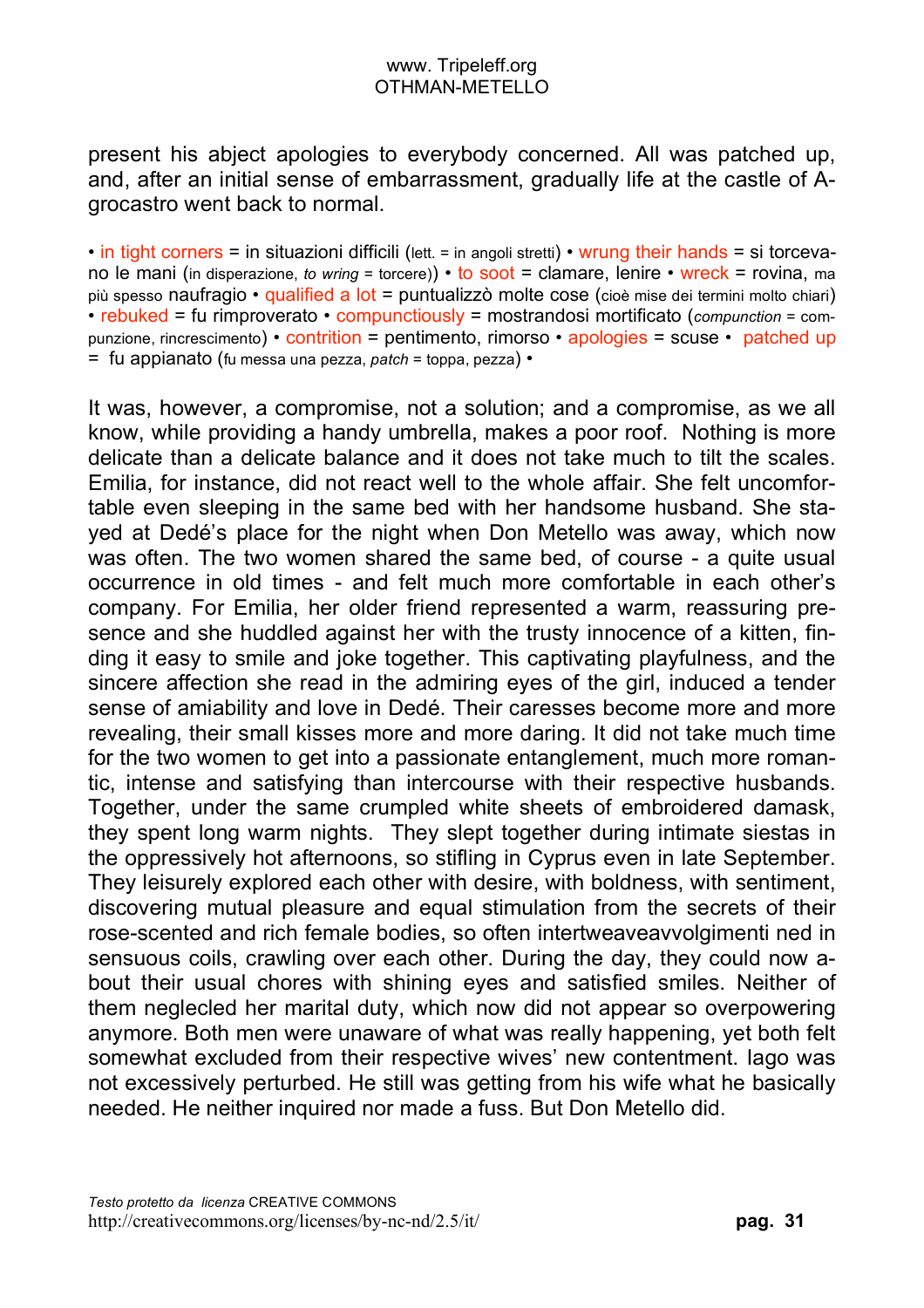• to tilt the scales = rompere l'equilibrio (lett. far pendere la bilancia) • huddled against her = raggomitolava al suo fianco • a kitten = una gattina • captivating = piacevole (*to captivate* = attrarre, affascinare) • entanglement = groviglio, intrico • crumpled ... sheets = lenzuoli tutti spiegazzati • siestas = riposi pomeridiani, la *siesta* • stifling = soffocanti • rose-scented = dal profumo di rosa • interweavened in sensous coils = intrecciati in viluppi sensuali • usual chores = le loro faccende quotidiane • marital duty = doveri coniugali •

Metello could not resign himself to accept a compelling but mortifying truth. A truth that not only blackened his honour and self-esteem but was also hurting his male vanity. Like many people who find themselves patently in the wrong but are essentially not open to self-criticism, this gentleman increasingly convinced himself that he was only a victim of an unfair injustice. What had he done wrong? Nothing, really. The blame surely was to go to somebody else. It does not take much to a self-suggestible mind to find suitable culprits and, without the shadow of doubt, cleanse itself by incriminating others. The subconscious mind of Othman-Metello must have been working in unfathomable ways, because the man became more and more convinced that somebody had been able to worm his way into the privacy of his marriage, spoiling the beautiful relationship that previously existed between himself and Dedé. He was right, in a way, although he never had an inkling of doubt about the increasingly close friendship between his wife and young Emilia. Again, his male vanity blinded him completely. No one would have thought possible that a man could be cuckolded by a woman. It was unfeasible. It was illogical. It was unthinkable. So, no one ever spared a thought about it, Don Metello among them. It had to be another man. But who? who? Metello did not even consider the garrison soldiers. A real Venetian lady of good breeding like Desiderata Brabanzi, a wife, in addition, to a princely pretender and goddaughter-in-law to a cardinal of the Holy Roman Church, never - he thought would mix with low class soldiery, half of them not even Christians and the rest as coarse and flea-ridden as sewer rats.

• compelling = inevitabile (*to compel* = costringere) • patently = apertamente (*patent* = ovvio, evi- $\theta$  = a self-suggestible mind = una mente autosuggestionabile • suitable culprits = colpevoli adatti • cleanse itself = assolvere se stesso • unfathomable = insondabile ( *athom* = misura di profondità di 6 piedi) • to worm his way into = insinuarsi in (*to worm* = scavare come un verme) • be cuckolded by ... = esser fatto becco da ... (*cuckold* = cornuto, forse da *cuckoo* = cuculo) • unfeasible = impossibile (lett. impraticabile) • lady of good breeding = una signora della buona società (lett. di buona educazione) • god-daughter-in-law = composto da *god-daughter* (figlioccia, figlia adottiva) e *daughter-in-law* (nuora), cioé 'moglie del figlio adottivo' • coarse = rozzi • flea-ridden = pieni di (lett. infestati da) pulci • sewer rats = topacci da fogna •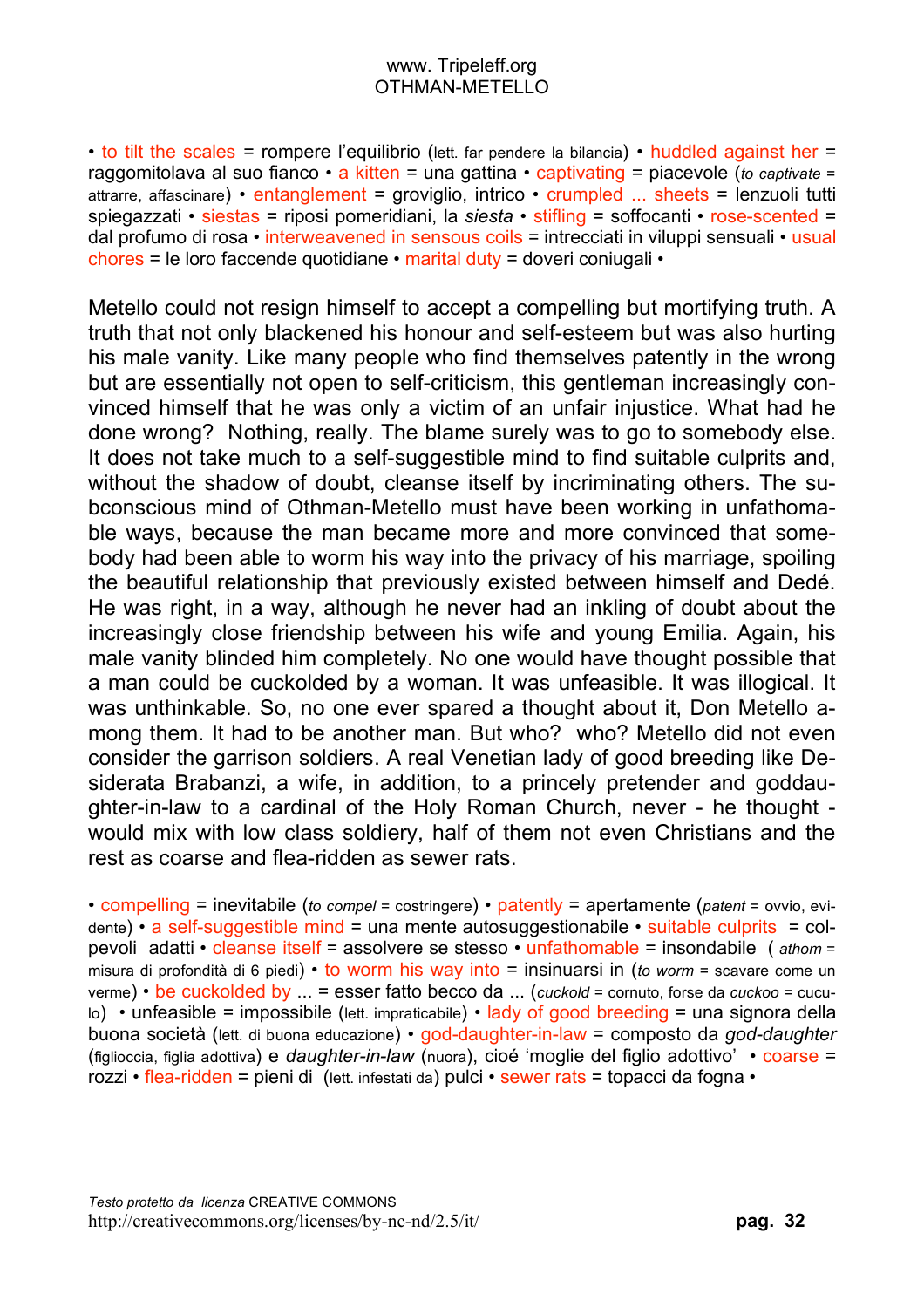Besides the still-young ensign Iago, there was no other decent man at Agrocastro. Metello knew quite well that Dedé had Iago in very low esteem, nevertheless for a while he kept his eyes open and made secret inquiries. No, it was not Iago. He became certain, eventually, that his second-in-command had not attempted, in deeds as well as thoughts, at Donna Desiderata's virtue. To tell the truth, Don Metello had been convinced all along of the faithfulness of his Iago. He knew the man was bound to him by real devotion. But then, who else?

One hot afternoon he found Father Alvise coming out of his wife's room putting on his jacket and fastening the lace collarette, and then innocently scratching his crotch, as men of all conditions do when they are not in public. Grinding his teeth and frothing with rage, Metello caught the little priest in an iron grip and was going to kill the poor man, who was squeaking in white terror. With his short legs flailing in the air, he was like a fat rabbit about to be slaughtered. It turned out that Father Alvise had gone to Dedé for her usual monthly confession. Because the day was a rather hot, he had made himself a little more confortable, having previously asked permission from the lady. Nothing indecent, however, as the small plump priest was a chaste and saintly man in those matters. Metello was obliged to apologize once more. A small satisfaction was that during all that rough shaking a carved tortoiseshell comb belonging to Donna Desiderata had fallen out to the ground. Obviously, Dedé's routine search of the poor Father's pockets had been not thorough enough. She was rather annoyed by Metello's stupid fuss, although she was glad to recover the comb. On his part, Father Alvise was so kind to forget the whole incident.

Nevertheless, Metello did not abandon his suspicions and watched the few guests, merchants, ship captains and officers who arrived in those months to Agrocastro. But to no avail, because nobody ever made a pass at the lady of the castle. Donna Desiderata on the meantime was the usual proficient and even-tempered wife. Sometimes, at mid-morning, or after hot afternoons, she wore a sort of dreamy smile, so unusual on her, looking out into nothingness with half-closed eyes, as shortsighted persons do. Under his taut fawny skin Metello frowned, for he knew that he was excluded by Dedé's new dreams, whatever they were. Such a though gave him pain and inner disconfort. Few sights are more embarrassing and distressing than that of an embittered man nursing a personal grievance which overpowers his judgments. Yet, nothing happened.

• the lace collarette = il collarino di pizzo • scratching his crotch = grattandosi le parti basse • grinding = digrignando • frothing = schiumando • an iron grip = una presa di ferro • squeaking = squittendo  $\cdot$  flailling = sgambettando  $\cdot$  to apologize = scusarsi  $\cdot$  chaste = casto  $\cdot$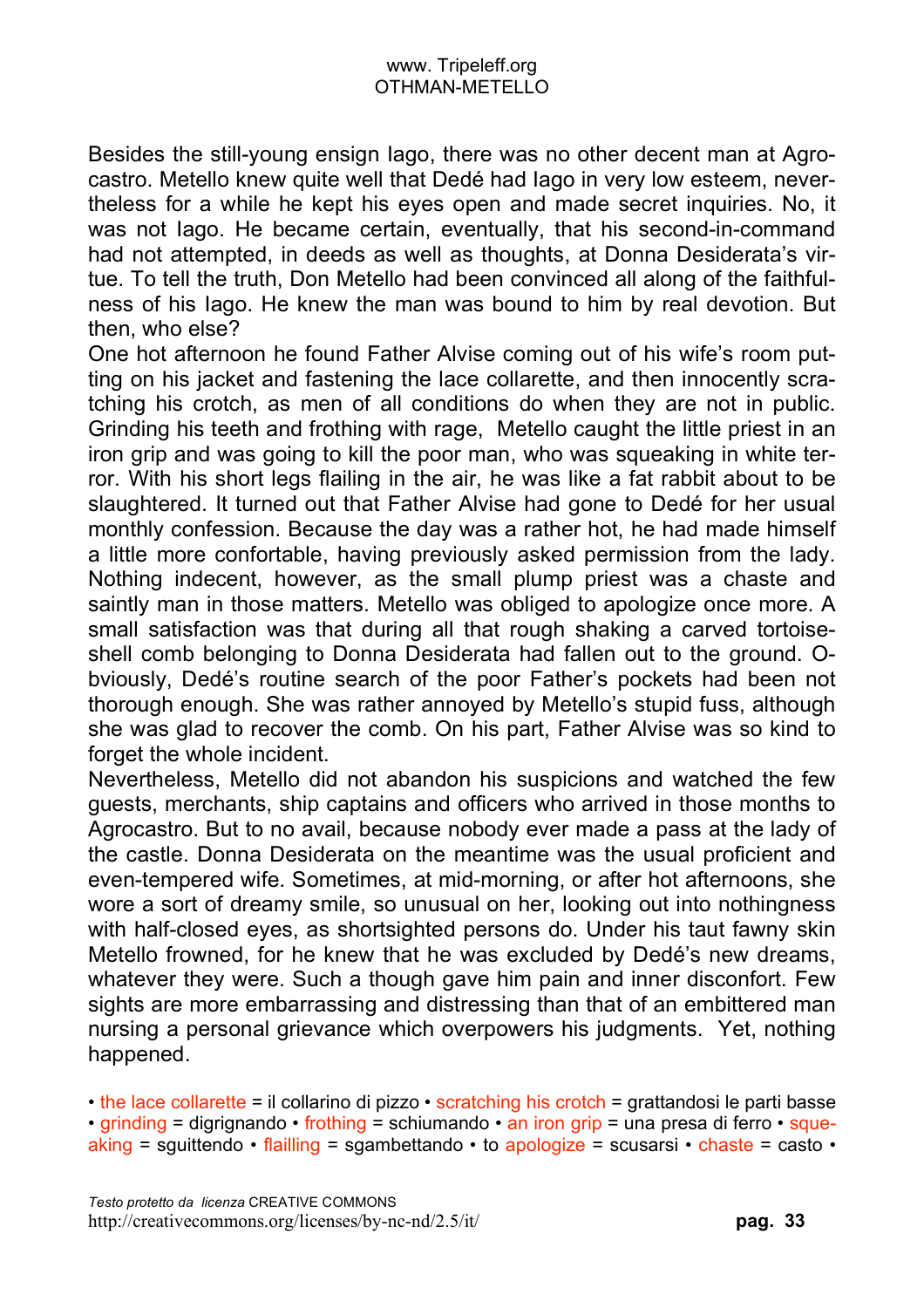carved tortoise-shell comb = un pettine di tartaruga lavorato• routine search = l'abituale perquisizione • stupid fuss = pandemonio stupido • to no avail = invano (lett. senza profitto) • even-tempered = di carattere equilibrato a sort of a dreamy smile = con un sorriso sognante stampato sul viso  $\cdot$  shortsighted persons = chi è miope  $\cdot$  taut fawny skin = tirata pelle bruna • frowned = si corrucciava (lett. aggrottava le ciglia) • embittered = indispettito • a personal grievance = un personale risentimento •

With the end of summer, visitors became less and less frequent. By November all heavy sailing virtually ceased. For the next four months or so, only fishing boats would go out to sea, braving strong winds and bad weather. In the third week of November, however, a small Christian flotilla suddenly appeared before Agrocastro and asked permission to moor in its tiny harbour. There was some kind of emergency, they said. There were three small galleys plus one galeote, a sort of brig, of the Knights of Saint Stephen, a lay order recently founded by the Granduke of Tuscany with aims not different from those of the Knights of Malta: to fight the Infidels for the triumph of the Faith, to free Christian slaves out of humanitarian reasons, to scout the sea for privateers and pirates, who swarmed like sharks, and to do some occasional freebooting themselves, for personal gain and to help fill the Granduke's coffers. The four Tuscan ships had just had a bad clash with a larger Turkish force escorting a rich convoy of pilgrims sailing from Constantinople and the Black Sea principalities to Egypt, on their way to Mecca. The attackers had been outgunned by the Turks and had to run for their lives. In that skirmish several men and one of the captains had been left so severely wounded that they would surely not survive on board. The Knights, in fact, were sailing straight back to the Tuscan port of Leghorn and the passage was going to be rough, given the late season. Could the Venetian garrison take care of the wounded, until next spring? The Order of Saint Stephen would handsomely reward the garrison commander and, as first payment, a generous sum would be left with the wounded men.

• heavy sailing = la navigazione maggiore (che non fosse quella di piccolo cabotaggio) • braving = sfidando (*to brave*= affrontare) • flotilla = flottiglia, piccola squadra navale • to moor = ormeggiare • galeote = galeotta (nave militare sottile e veloce, a remi e con un'unica vela) • brig = brigantino (piccolo bastimento a vela) • Knights of Saint Stephen= Cavalieri di Santo Stefano (ordine militare istituito nel 1561, a imitazione dei Cavalieri di Malta, per difendere le coste toscane e il nuovo porto franco di Livorno ma anche per per contrastare l'espansionismo turco nel Mediterraneo) • Granduke of Tuscany = il Granduca di Toscana (Cosimo 1° de Medici, figlio di Giovanni dalle Bande Nere, fondatore della dinastia) • to scout = andare in ricognizione • privateers = corsari (armatori privati autorizzati alla guerra *'di corsa'* attaccando navi nemiche, ma anche neutrali) • swarmed like sharks = pullulavano come squali (*swarm* = sciame d'api) • freebooting = predare, fare un po' di filibusta • coffers = forzieri • clash = scontro • pilgrims = pellegrini (mussulmani alla Mecca) • Black Sea principalities = principati del Mar Nero (stati vassalli ottomani, sia in Crimea che sulle coste georgia-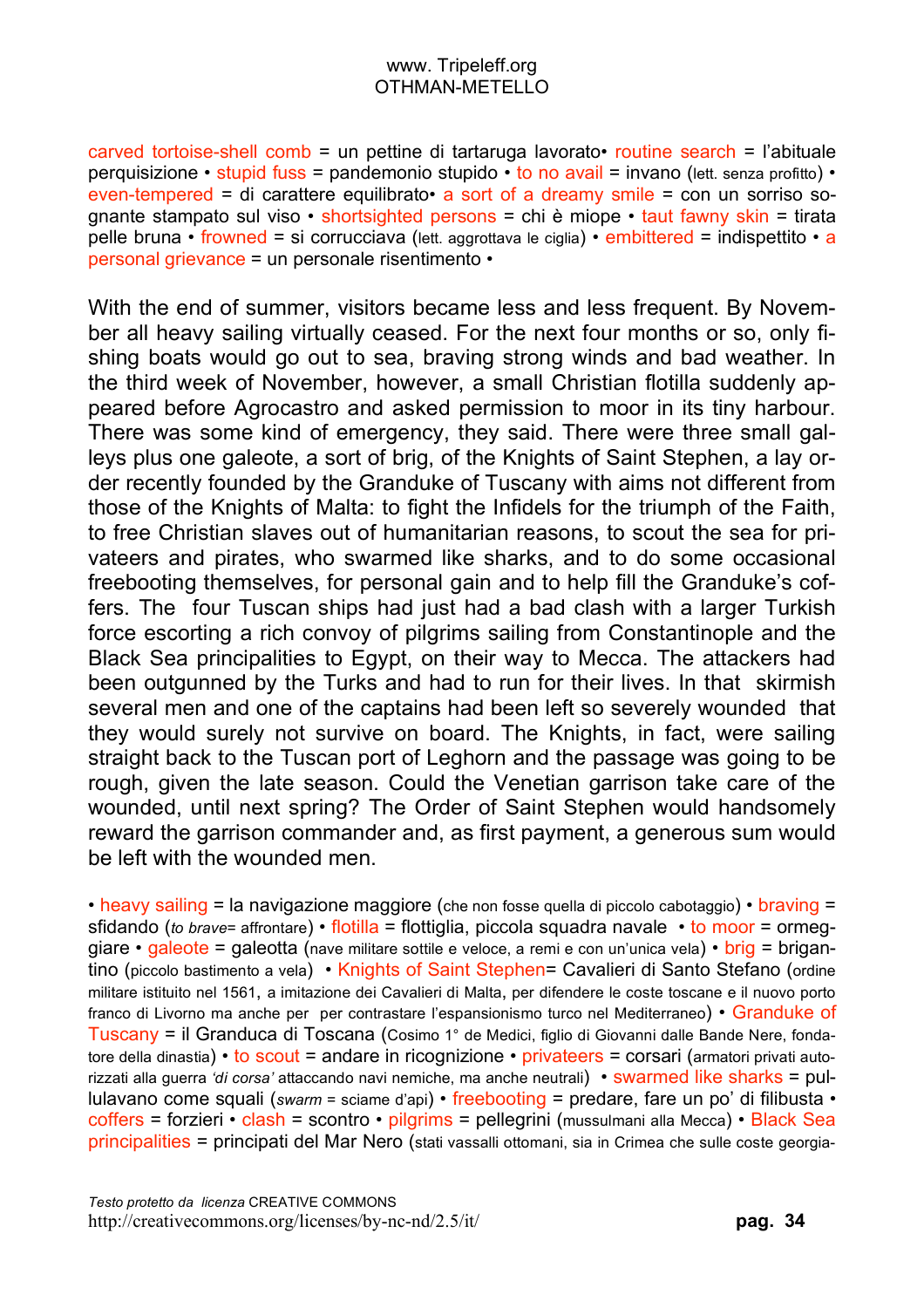ne, allora sotto l'autorità del Sultano) • outgunned = pesantemente cannoneggiato (*to outgun* = avere una netta superiorità di fuoco d'artiglieria) • to run for their lives = scappare per salvare la pelle • skirmish= scaramuccia • Leghorn = Livorno (in inglese si pronuncia *Lì-horn*) • the passagge = la traversata • take care = curare •

Don Metello accepted and an agreement was signed by both parties, after which two large purses of gold ducats changed hands. The casualties of the attack were then disembarked and, immediately after, the Granduke's galleys sailed away, in a great hurry to arrive in safe waters before the first winter gales. The worst case among the wounded men was the captain of one of the galleys, whom an accurate Turkish grapeshot had practically scalped, eating away half of his face. The poor fellow, a burly man in his sixties, with thick gray mustaches and a wild gray goatee, rejoicing in the name of Don Evangelista Del Cassio, was already delirious and beyond any human help. A nephew of his stayed behind at Agrocastro to assist the doomed man, as well as to keep an eye on the other wounded sailors. He was a young officer, not yet 23 years of age, Michele by name, also a knight of Saint Stephen. Like his uncle, he came from one of the most infuential families of Pisa. His grandfather, however, had been a village butcher, known all over the place as Masone del Cazzo - roughly, Big Tom the Prick. Grandfather had begun his fortune by selling rotten beef and other provisions to the imperial troops during their invasion of Italy in 1525-30 and then, after moving to Pisa and buying a big house, went on for many years in shady deals and fraudulent contracts with the Granduke's administration. Later, after his death, his *nouveauriche* children were able to buy a knighthood and tried to polish up that embarrassing family name a little. Within two generations, they had become men of lineage and property. Their patent of nobility still reeked of rancid meat, but nobody cared, Don Michele least of all. Only, he had himself called Don Michele Cassio, dropping that too revealing "Del" from his family name.

• purses of gold ducats = borse di ducati d'oro • casualties = feriti (lett. vittime) • disembarked = sbarcati • winter gales = tempeste invernali • grapeshot = scarica a mitraglia (lett. colpo a grappolo) • scalped = gli aveva tolto lo scalpo (cioé il cuoio capelluto) • a burly man = un uomo corpulento  $\cdot$  goatee = pizzetto  $\cdot$  rejoicing in the name = che si compiaceva nel nome • stayed behind = rimase • doomed = condannato (*doom* = destino nefasto) • butcher = macellaio • the Prick = espressione popolaresca per *Cazzo* (lett. punteruolo, pungolo) • provisions  $=$  rifornimenti  $\cdot$  invasion of Italy in 1525-30 = si riferisce alla calata di truppe imperiale tedesche, i *lanzichenecchi*, che misero poi al sacco Roma • shady deals = affari poco chiari (*shade* = ombra) • *nouveau riche* = espressione francese per 'nuovo ricco', arrichiti • kni- $S$  ahthood = cavalierato  $\cdot$  to polish up = ripulire (lett. tirare a lucido)  $\cdot$  men of lineage and property = uomini di lignaggio e facoltosi • patent of nobility = brevetto di nobiltà • reeked = puzzava • dropping = lasciando cadere •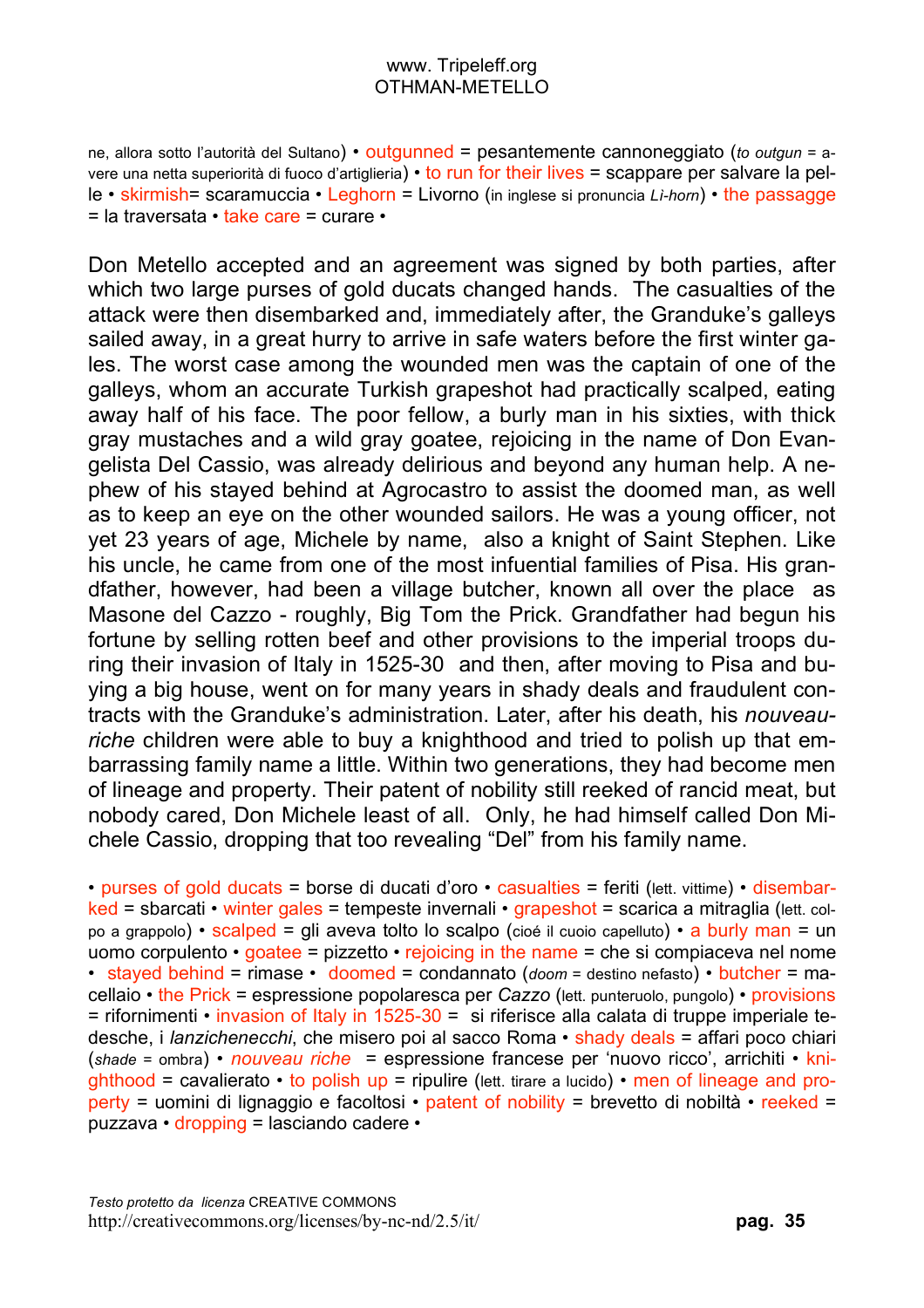In spite of his nephew's assistance and the help of the garrison personnel, Don Evangelista died two days later in great pain and was buried near the castle's chapel under a carved cross of local white stone. Of the wounded men two died, the others slowly recovered. The young Cassio was left marooned, so to speak, at Agrocastro for the rest of the winter months, as no other ship was sailing back to Europe during that period. There was now another gentleman residing at the castle. Don Michele Cassio was a lean and wiry young man, with sharp but not beautiful features and an even sharper mind. His company was always very pleasant, because he had a witty and snappy tongue. Not only he had some sugared speech in store and a disposition for speaking, but tended to be bold, pleasant and very forthright. The women started to like him very much, because he made them laugh, played party games, sang limericks and funny songs. His presence now animated the dinner table, dispelling much of the winter boredom of always having to see the same faces. Even Don Metello Scavolin, strangely enough, liked him. The young guest never embarrassed the Commandant by aiming his witticisms at him, but actually treated Don Metello with deference and friendly respect. His pleasantries with the ladies were so innocent and tasteful that every suspicion still quivering in Metello's mind was soon quelled. Moreover, it was so nice to have somebody truly amusing that could make dinners run so successfully and winter evenings pass so pleasantly. Garrison life can be so dull and stale than even the pangs of jealousy would not stand in the way of having some decent fun.

• a carved cross = una croce scolpita • marooned = abbandonato (*to maroon* = abbandonare qualcuno su di un'isola deserta) • so to speak = tanto per capirci (lett. per parlare così) • lean and wiry = magro e asciutto (*wire* = filo di ferro) • snappy = mordente (*snap* = morso) • had ... sugared speech in store = aveva una riserva di battute piacevoli (lett. zuccherate) • forthright = schietto (lett. esplicito) • sang limericks = cantava ritornelli (In Inghilterra L. sono poesiole satiriche tradizionalmente in cinque versi, forse dall'omonima città irlandese) • dispelling = scacciando • witticisms = spiritosaggini (*wit* = arguzia, prontezza) • pleasantries = facezie, battute di spirito • quivering = fremente (*to quiver* = tremolare, rabbrividire) • quelled = cancellata (*to quell* = reprimere, p.es. una rivolta) • dull and stale = noiosa e stantia (*dull* = orina di cavallo) •

Even Metello liked a good laugh during dinner, especially if somebody else was to be made monkey of. And, during those long winter months, Michele started by poking fun at everybody at Agrocastro, sometimes wickedly, sometimes lewdly, sometimes cruelly, wisely sparing only the lord of the castle. One Sunday, for instance, as a friendly joke he had black pepper put in the holy wine that Father Alvise was using for Mass, making the doughy little man blush violently and fluster helplessly during the rest of the service. Everybody knew that pepper was a strong aphrodisiac and the poor priest was cruelly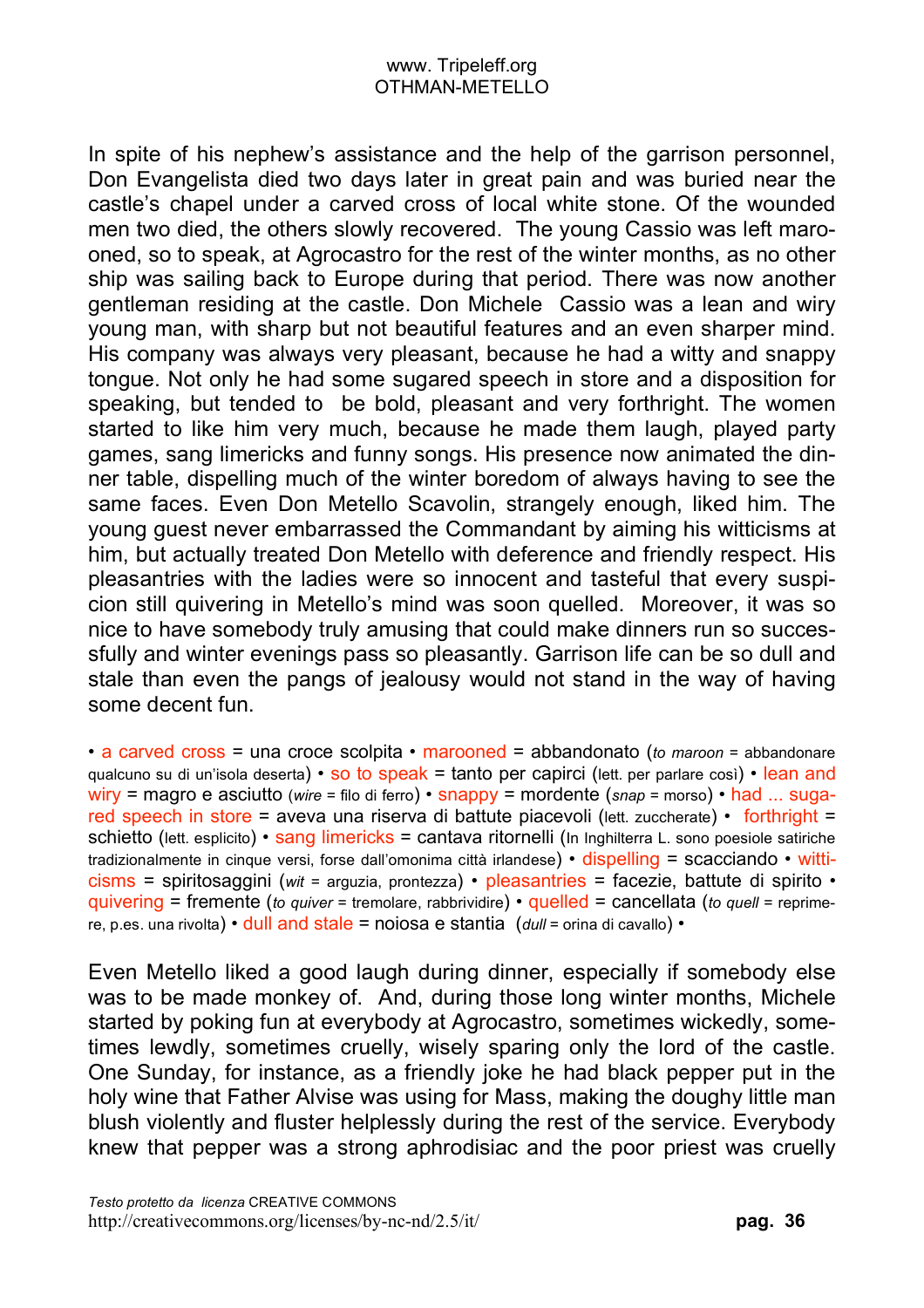mocked for days. Then, Don Michele made the indio, the cook Pelagonio, believe that he could become a white man, should he take a bath every night for a full month in the urine of a white dog. There was only one dog with a white coat at the castle and for days the cook was seen going around with a flask waiting for that particular dog to raise his leg. It took some time to fill a small barrel, as the dog was not very cooperative. When no results were forthcoming, Don Michele pointed out to Pelagonio some small brown spots on the dog's coat. The poor Indio almost cried in despair, but the whole garrison laughed for days. Still later, as penance in an innocent society game played after dinner, Michele had Iago sent to the beach wearing only his wife's pettycoat and a scarf on the head, with a small candle in his hand. While Iago graciously complied, Don Michele run to the barracks to tell the garrison men that a strange veiled woman had been seen, that very night, selling her favours quite cheaply on the beach front. At once, a few sex-starved Uskocks run out to take advantage of this unexpected bounty and in the dark Iago had to defend his honour bodily. He did not fare well, as the Uskocks went wild with disappointment and frustration.

• a good laugh = una buona risata • to be made monkey of = veniva fatto segno agli scherzi (*to monkey about* = fare brutti scherzi - lett. far scimmia di qlcn) • poking fun = prendere in giro (lett. spingere uno scherzo) • wickedly = maliziosamente • lewdly = in modo pesante (*lewd* = indecente) • the doughy little man = quell'ometto grassottello (*doughy* = pastoso) • fluster = confondersi, agitarsi • mocked = schernito • a flask = una fiasca, borraccia • barrel = barilotto • pettycoat = sottoveste • barracks = caserme, baracche • sex-starved Uskoks = mercenari Uscocchi affamati di sesso• bounty = dono del cielo (lett. premio) •

Iago was an ideal target for Don Michele's pranks. A would-be social climber with little education and not always bright, he tended to be pompous, overeager, and lacked finesse. The foxy Tuscan did not have any difficulty to make him talk at length about his not-so-latent ambitions. Then, one morning, as an afterthought, he told Iago that his family name, Bigátto, ringed a bell, but he could not tell why. Next day, the ensign was told with a straight face that, after consulting old books during the whole night, Don Michele had found out that Bigattus Rex had been a famous ancient king of the Lombard nation and that his descendants had settled in the town of Bérgamo. Hence, quite surely Iago was of royal ancestry and could rightly claim to be of noble blood. He only had to write to the Senate, in Venice, giving proof of his origin. Most probably, he could be entitled to a licence of nobility, legally adding "Don" to his first name. Blinded by vanity, Iago sucked up every word and with a warm, spreading sense of joy went to prepare his letter. That same evening, at dinner with the Scavolin, he repeated with pride the whole story - only to be floo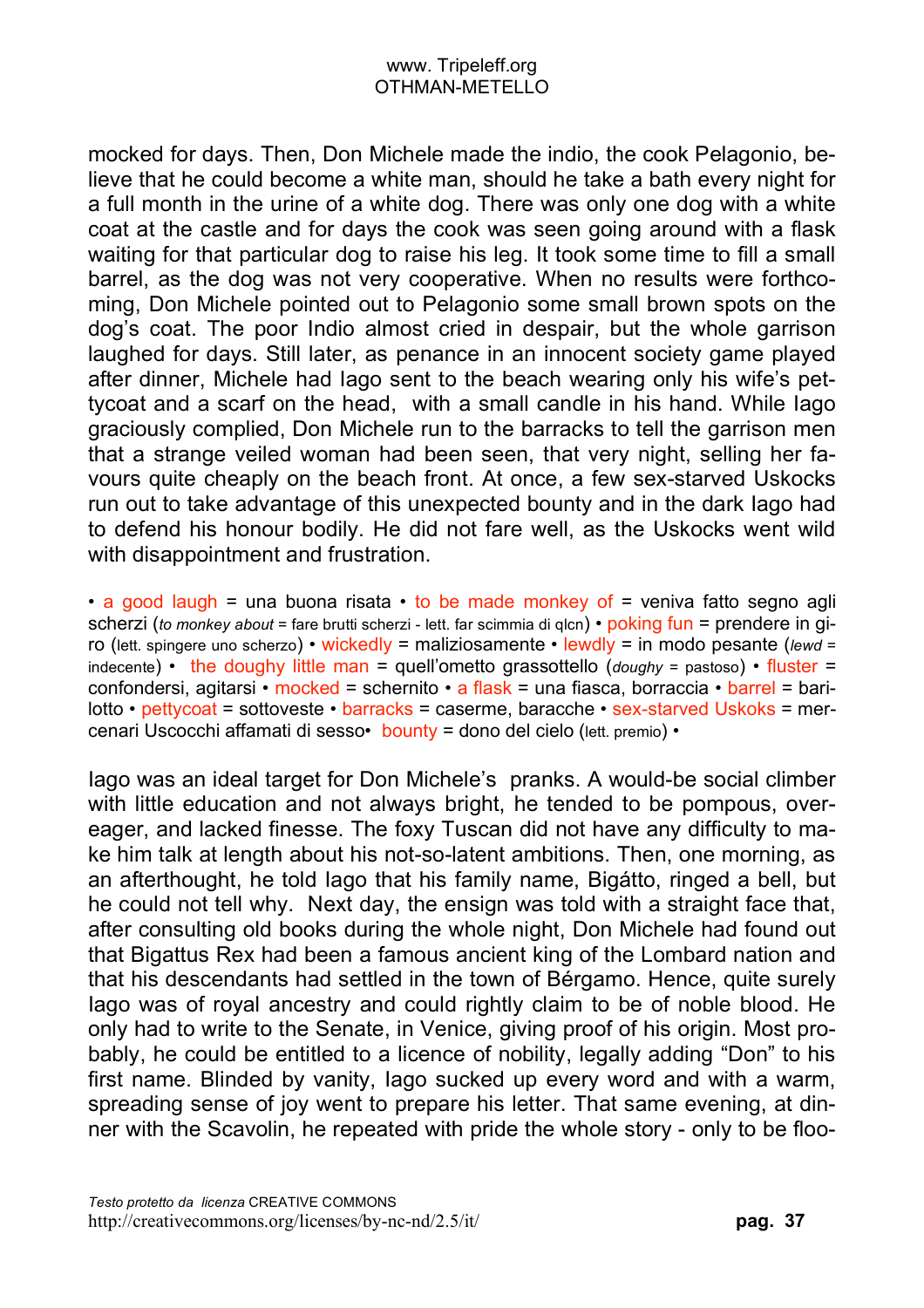ded with laughter and sneers by everybody. When he became angry and tried to object, he was coldly told by Dedé that no man is so empty as the man who is full of himself; he should learn that a man's family tree was not as important as his backbone. Iago smarted for days and could not forget, nor forgive, these humiliating words of Lady Scavolin.

• pranks = scherzi • a would-be social climber = uno che che ci teneva a sentirsi importante (lett. un aspirante arrampicatore sociale) • over-eager = più che zelante • the foxy Tuscan = quel volpone di Toscano • afterthought = riflessione, ripensamento • the Lombard nation = in questo contesto il popolo dei Longobardi • royal ancestry = stirpe reale • licence of nobility = brevetto di nobiltà • sucked up = credette (lett. si succhiò) • sneers = beffe • backbone = spina dorsale • smarted = ne soffrì •

Actually, the Don Michele Cassio was not a witty man: he was a wicked, malicious young man. But wickedness is often mistaken for wit by the general public - unless we should truly believe that old Greek philosopher, who said that some people's faults are more attractive than their virtues. Michele did not like people. He could hate them quite easily. He could mock and despise Iago, but envied his exceptional good looks (he himself was not a goodlooking man). It did not take much for him to figure out the strong, intimate bond between the two women, and he resented their private happiness (he was also not a happy man). He humoured Don Metello Scavolin, but bore him malice for his true aristocratic connections, so much above his own. He could be amusingly ironic and sarcastic, but one of the surest expressions of pain is sarcasm. A dark pain was probably grinding his soul, but we do not know what it was. Michele never spoke about it to anyone, perhaps not even to himself. Possibly, he was not even a bad fellow, just a bitterly unhappy one. Burned by his unknown inner despair, he could not stand other people's lives, happy or otherwise. Some men are this way, and some women too, now as in the past, and they do much hidden damage to people around them. So, during his forced winter stay at Agrocastro after the death of his uncle, Don Michele used his funny pranks and caustic wit as cover for gradually and imperceptibly disrupting other people's lives, while making them laugh.

• a witty man = un uomo allegro • wit = arguzia, allegria • mock = canzonare, farsi beffe • humoured = divertiva • malice = , risentimento (lett. cattiveria) • grinding = tormentando (lett. macinando) • caustic wit = umorismo tagliente •

He began with Dedé because, through her, both Emilia and Don Metello could also be hurt. He started by openly flirting with her, in an amusing and melodramatic way. It was a caricature of a courtship and, at dinner, people laughed and teased them about it. Don Michele laughed too, but kept going,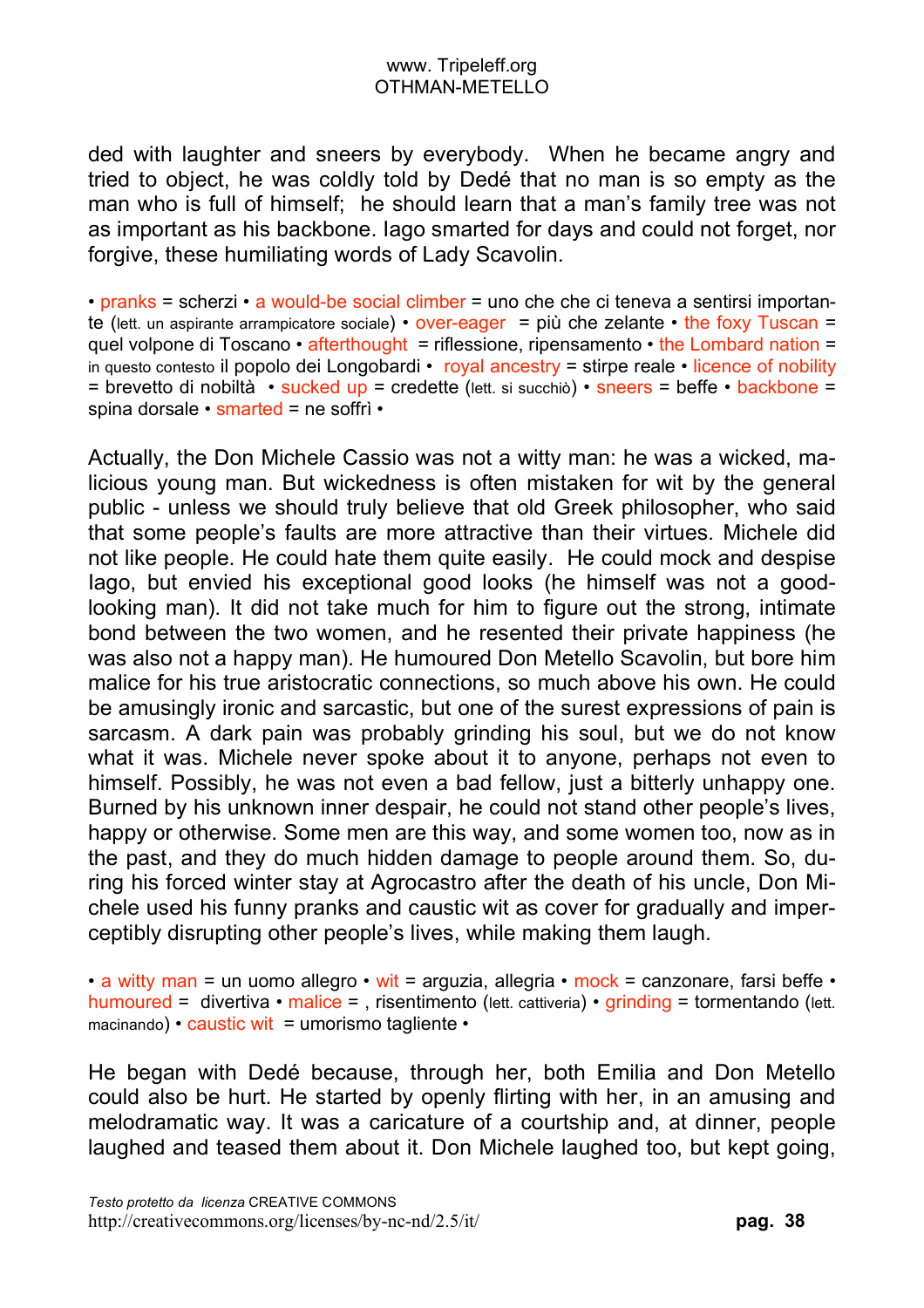overloading his tone with a rather heavy hand. Gradually, his flirting became more equivocal and he was openly flaunting prurient advances - as a joke, of course. Dedé was growing slightly uneasy. She did not want to be discourteous to her guest and tried to dismiss the whole story in the same jocular tones. But to no avail. The young knight of Saint Stephen was clever and could make her play as he wanted, like a gloating cat playing for a while with a small mouse in its paws. He gave his ambiguous game a rest, but still let occasional innuendoes drop, always in the presence of her husband or her friend. He was never explicit, however, and always kept a smiling, nonchalant attitude about it, tactfully.

• teased = si burlavano • overloading his tone = giocando pesante (lett. caricando il tono) • flaunting = ostentando  $\cdot$  prurient advances = approcci lascivi  $\cdot$  in the same jocular tones = con lo stesso tono scherzosoi  $\cdot$  a gloating cat = un avido gatto gongolante  $\cdot$  paws = zampe • occasional innuendoes = allusioni saltuarie • nonchalant = disinvolta, spregiudicata • tactfully = con discrezione •

Already insecure, Emilia could not avoid feeling hurt by all these disturbing attentions to her very special, older friend. In spite of all Dedé's protestations, a trickle of doubt started to poison the previous special happiness of the poor girl. She knew too well she was in a delicate position. Also, she felt that, with her humble origin and limited personality, she could never compete with a brilliant, much more refined person, a nobleman and, above all, a male. She could only offer her youth and her enthusiastic dedication, but probably these gifts were not enough for a woman as sophisticated and experienced as Dedé, she thought to herself with a sense of loss. The poor Emilia pined and cowered in her heart, too afraid to speak to anyone about this growing sense of hopelessness. Equally uneasy and disturbed was Metello. He was somewhat disorientated by the strange behaviour of his guest. From the beginning, he had genuinely liked the young Michele Cassio. By nature, Don Metello was not a stupid person and could certainly enjoy the company of an intelligent man. Don Michele had come as a breath of fresh air in the daily sluggishness of garrison life and, like everybody, Don Metello thought very highly of him. But now things seemed to go a little out of hand. If it was all a game, he was afraid of overreacting and exposing himself to ridicule by asking the young man to put a stop to that mocked romance with his wife. He could not even imagine making a fool of himself with such a request. He felt very touchy and uneasy about it and did not know how to cope with this distressing thought. After the still recent mishap, he could not really confide in Dedé with the same confidence as before. He was now afraid that his wife would only laugh at his anxieties and he could not stand the thought of that either.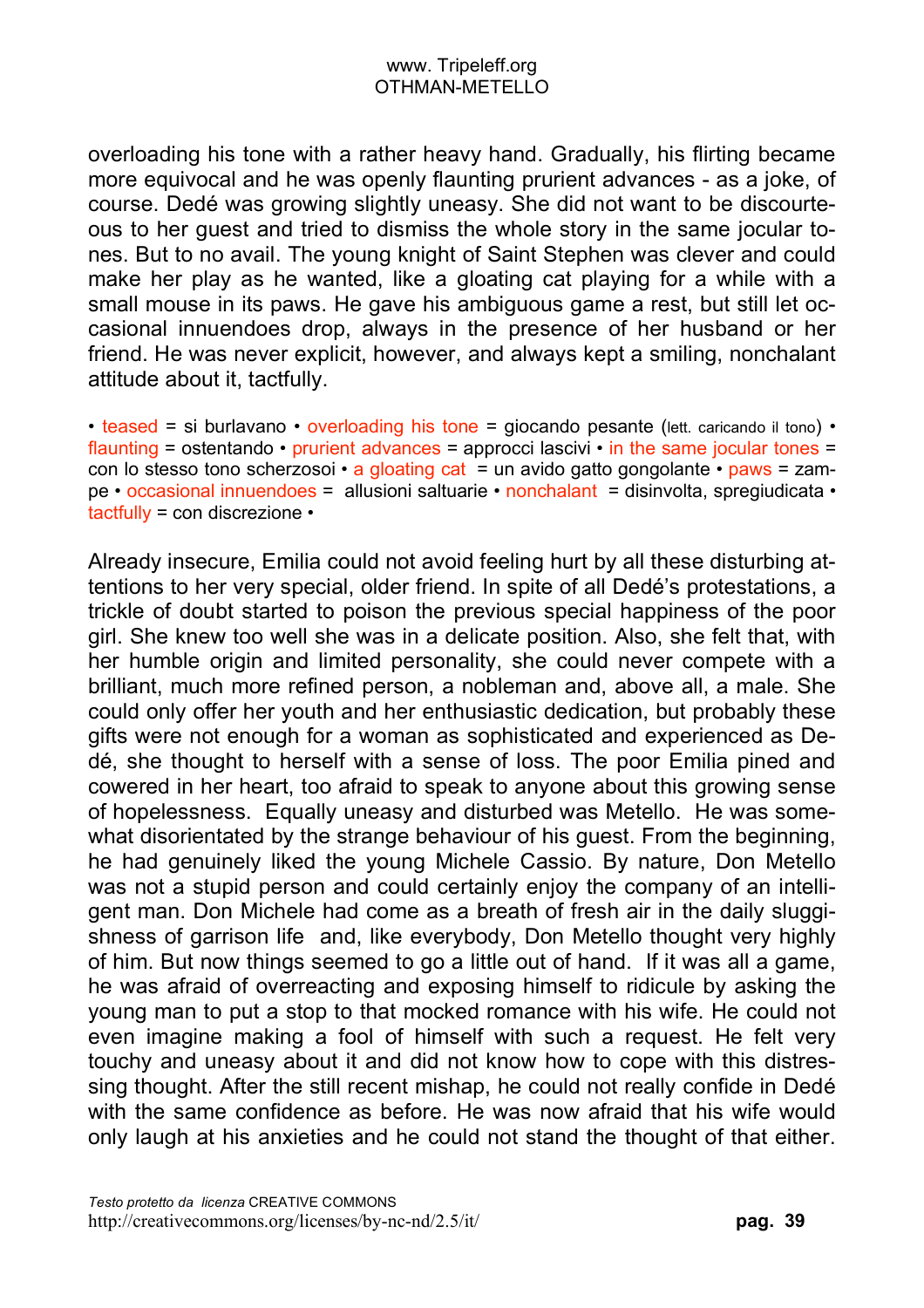But then - was he asking in his mind - why did not Dedé herself put a stop to this irritating situation? Perhaps she was not even irritated by it.... Othman-Metello tried very hard not to harbour such far-fetched misgivings. But each of Michele's accidental remarks fell like acid drops on the already raw skin of Don Metello's soul. And yet, he did not react. Neither did the others. At least on the surface, life at the small castle went on, as leisurely and outwardly pleasant as before.

• a trickle of doubt = un'ombra di dubbio (lett. un gocciolio) • pined and cowered = si struggeva e si faceva piccina (*to cower*= accucciarsi) • sluggishness = noia (lett. inerzia) • thought very highly of him = lo teneva in palmo di mano (lett. pensava molto bene di lui) • a little out of hand = un po' troppo fuori controllo • overreacting = reagire eccessivamente • mocked romance = finto amoretto • touchy = ipersensibile • to cope = affrontare • mishap = incidente  $\cdot$  to harbour = nutrire, covare  $\cdot$  far-fetched = eccessivo  $\cdot$  outwardly = esternamente  $\cdot$ 

In the depths of such murky waters the young Cassio moved like a fish. He had to admit to himself that he was taking a subtle pleasure in sensing all these uneasy feelings spreading among his hosts. He felt like the master of a puppet show pulling all the strings, while in reality he was only pandering to his impulsive vindictiveness under the constant veneer of courtesy and amiability. He felt crafty. He felt superior, quite a cut above those poor underdogs. And for reasons well beyond -and well below- reason, he even felt vindicated of his lurking inner despair. But, as usual, the man who is too sharp is the first to cut his finger. Michele wanted to push ahead with his game and thought the time had come to bodily involve Donna Desiderata herself. Not that he wanted her. He did not even like women's flesh. But Dedé had proved to be a sufficiently strong and independent person, who could freely laugh at his games without falling under his spell. Don Michele wanted to subdue her, bodily, in a humiliating manner if possible, in order to shatter that proud woman. So, he went to her rooms when he knew she was by herself, alone, and quite openly said that she should make love to him, there and then. Dedé took it as a prank at the beginning and slightly annoyed bid him to stop that game.

• murky waters = brutte acque, acque fangose (*murk* = oscurità, buio) • a subtle pleasure = un piacere indefinibile • puppet show = gioco di marionette • pandering to = compiacendo, incoraggiando • under the ...veneer = sotto la vernice, l'apparenza (lett. l'impiallacciatura di una superficie di legno) • crafty = astuto, scaltro • a cut above = un buon palmo sopra (lett. un taglio sopra) • underdogs = poveracci (lett. sotto-cani) • vindicated = giustificato • lurking = nascosta (*to lurk* = celare) • to subdue = sottomettere • to shatter = rompere, mandare in pezzi • bid him = gli ingiunse  $\cdot$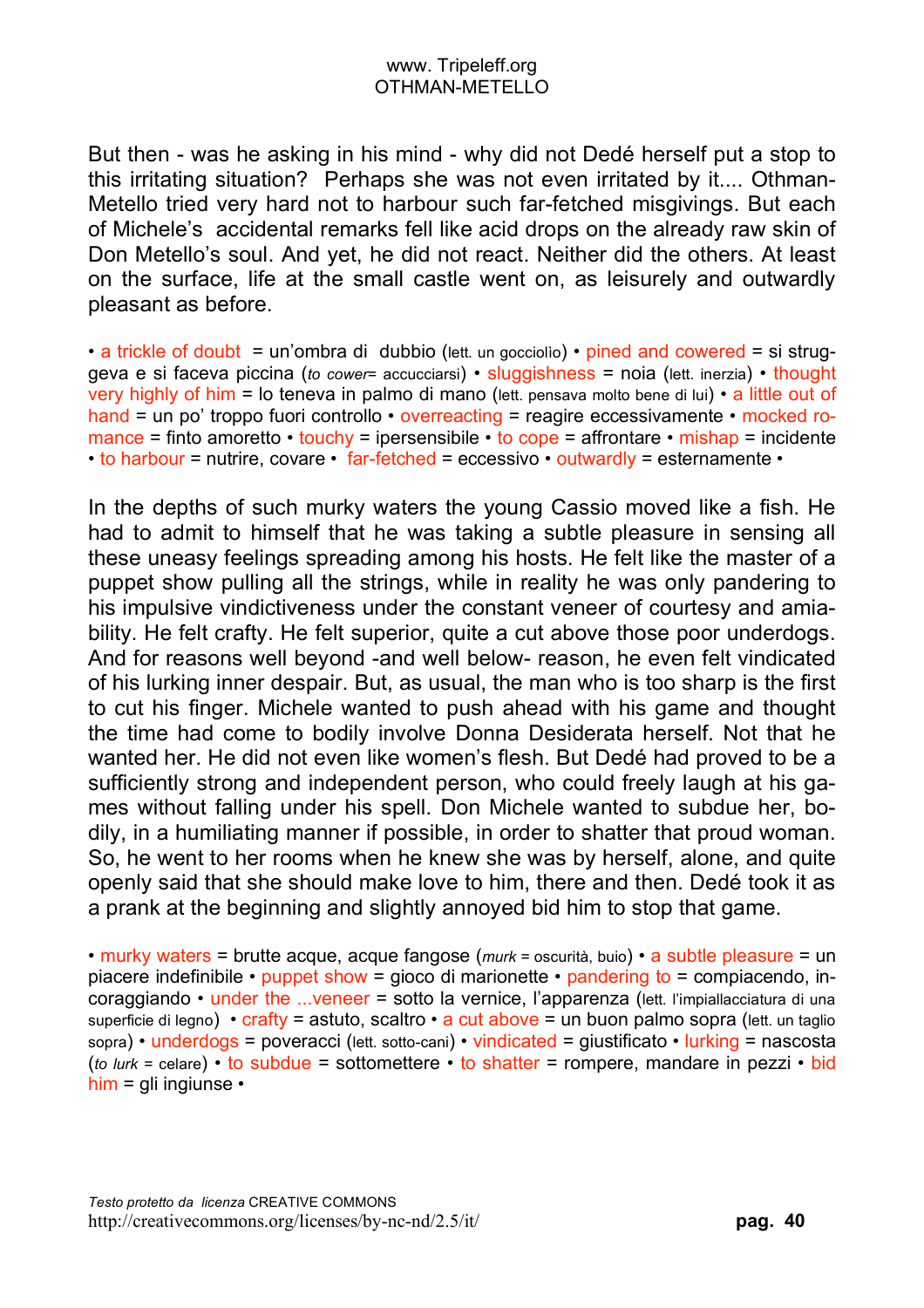He insisted, cocksure, and she became irritated, asking him in very sharp tones to leave the room. The young man was not a subject to be curbed with words and answered with even more cutting irony. Then, with a cruel smile, he let out that he was not unaware of her forbidden little plays with her female sidekick : she had better to play his game than to have to explain the affair to her husband. Dedé's neck reddened dangerously but she was still able to keep her anger under sufficient control and to answer that she did not know what he was speaking about, and did not even want to know. But she did not like insolent, arrogant puppies who use their tongues to slander honest people when they should be licking other people's arses. If he did not immediately go, she herself would call Don Metello. With a mocking face, the young man laughed and took her by the waist, trying to kiss her with his open mouth. But Dedé was a very strong woman. Two sudden heavy-handed slaps made don Michele's head turn both ways and a violent knee-blow hit his crotch, in quick succession. The man bent painfully with a long low groan and a final powerful kick made him tumble to the floor, hitting a sideboard full of pewters, jars and bottles. There was a violent crash and the young knight of Saint Stephen was hit by a shower of broken pottery and glass. A falling heavy decanter made a deep cut with a sudden bloody gush on his scalp. Blood did not stop a Donna Desiderata livid with rage and by now swearing like a rabid cow. The woman kept kicking the fallen man with unbridled fury, letting out pent up frustrations and feminine exasperations. The awful noise of the crash had servants and maids come running to the room. Shouting and crying, a group of them bodily restrained their infuriated mistress, while Don Michele, covered in blood, was taken away by others.

• cocksure = sicuro e arrogante (come un galletto) • to be curbed = d'esser tenuto a freno • cutting irony = ironia tagliente • her female sidekick = la sua amichetta (*sidekick* = amico per la pelle, ma anche, in senso spregiativo, tirapiedi - lett. calcio laterale) • reddened = arrossì • puppies = cuccioli • to slander = per diffamare, calunniare • licking other people's arses = leccare il culo alla gente • mocking face = grinta beffarda • by the waist = intorno alla vita • heavyhanded slaps = schiaffoni a mano aperta(lett. pesante) • knee-blow = qinocchiata • crotch = inguine • a long, low groan = un lungo e sordo gemito • to tumble = ruzzolare • a sideboard full of pewters = una credenza piena di peltri  $\cdot$  decanter = caraffa  $\cdot$  a sudden bloody gush  $=$  un improvviso gran fiotto di sangue  $\cdot$  scalp  $=$  cuoio cappelluto  $\cdot$  a rabid cow  $=$  una furia (lett. una vacca rabbiosa) • unbridled = scatenata (*bridle* = briglia) • pent up frustrations = frustrazioni nascoste (lett. trattenute) •

An alarmed Don Metello arrived in the middle of all this bloody and noisy confusion and immediately asked his wife what had happened. But Dedé, still panting with fury, refused to answer. Quite sharply, she told him that it was nothing he should worry about and that everything was under control, at least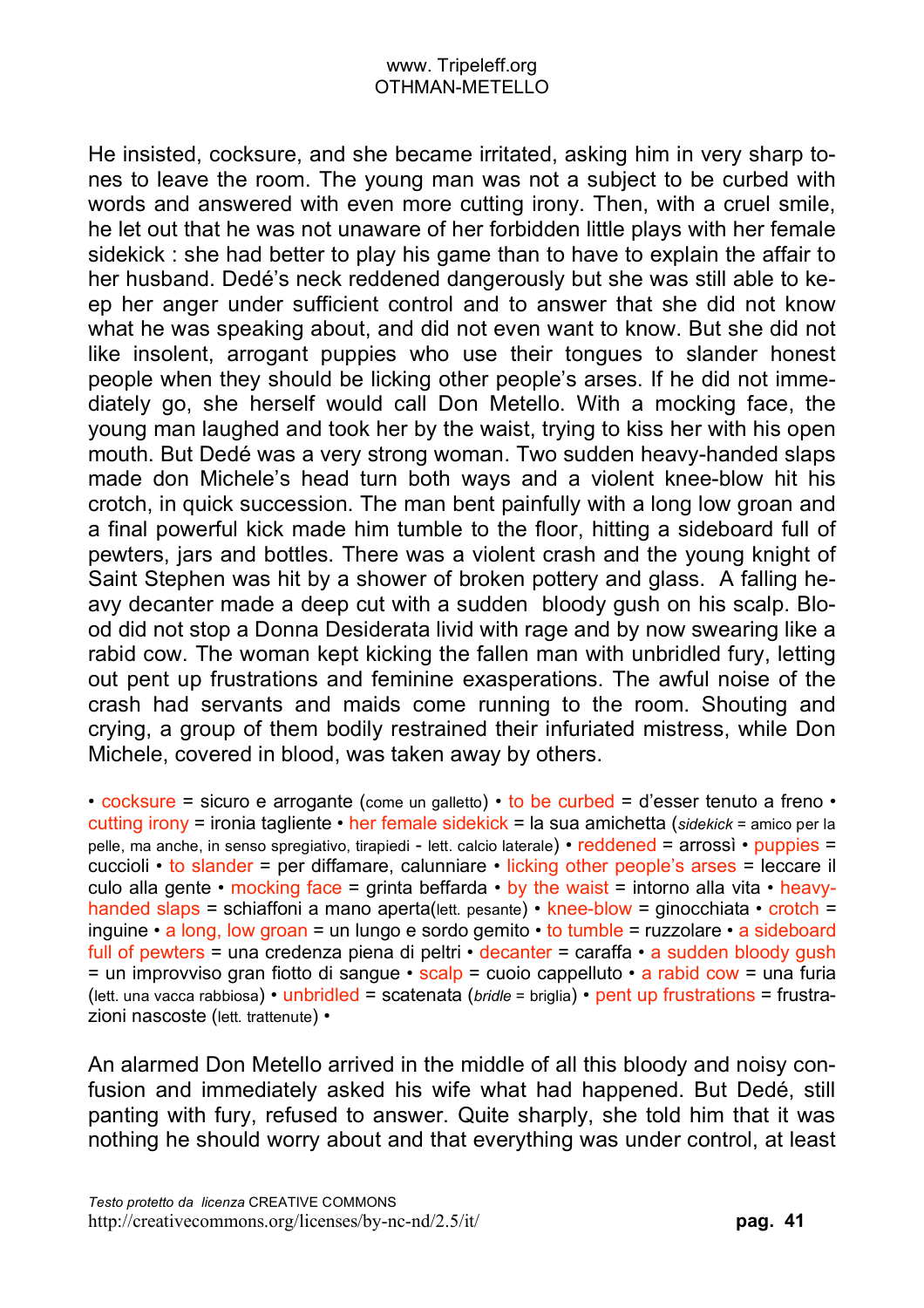for the moment. She just wanted to be left alone for a while and, in so saying, went to the bedroom closing the door behind her. Obviously, all Dedé needed was to calm down a little, after her violent outburst. Moreover, she knew that she must keep Emilia out of the whole unpleasant business, if possible, and needed some time to quietly think up a suitable and discreet way to seal young Cassio's mouth. Undiplomatically, Metello started to bang on the door, demanding Dedé open it, his rage mounting. But he could not get at his wife. Her husband's stupid insistence exasperated the already taut nerves of the woman and a wild quarrel ensued. So, no explanation was possible. The whole of Agrocastro was now in turmoil, as the quarrel increasingly involved all the castle personnel, even the soldiers, with everybody yelling and shouting, taking sides with the Master or with the Lady, not knowing what exactly had happened

• panting = ansimando • outburst = scoppio (di rabbia) • to seal young Cassio's mouth = chiudere (lett. sigillare) la bocca del giovane Cassio • taut = tesi • ensued = ne derivò • in turmoil = in agitazione, tumulto  $\cdot$  yelling = urlando  $\cdot$ 

Wisely, Don Michele Cassio uttered not a word while somebody found the time, among the general screaming and yelling, to quickly clean and bandage his wound. Michele knew he had overstepped his luck and that his stay at the castle would now become precarious. He had not yet been confronted by an angry Don Metello, still in the midst of his wild domestic quarrel. Surely, he did not cherish the idea of the inevitable show-down with a man much bigger and more powerful than he was. It would be safer to disappear for a spell and fast, even if his badly bandaged head hurting a great deal and he was still aching because of Dedé's powerful kicks. Tasting of blood in his mouth, Michele checked with his tongue, only to find that he had also lost a front tooth. With a sense of dejection, he knew that his famous sarcastic smile had been disfigured for ever. By now, the young man felt increasingly sick. His heart was smarting because he, a brilliant young knight of Saint Stephen, a man of sharp wits and quite superior brains, had been not merely beaten up, but downright shamed, rejected, defeated, by a woman. Never before he had been put down and outwitted in such a demeaning way. Thus, before disappearing, he needed to find some sort of sweet revenge, to sooth his singed pride, his swollen limbs and his, by now, crooked smile.

Don Michele stayed out of everybody's way for the whole evening, while slowly the hubbub at the castle died out. That very night, however, he went furtively to Father Alvise's little house. By pure chance, the month before he had found out the unbelievable dark secret of the poor priest's life. It would not be very difficult for a glib young man like Michele Cassio to blackmail him.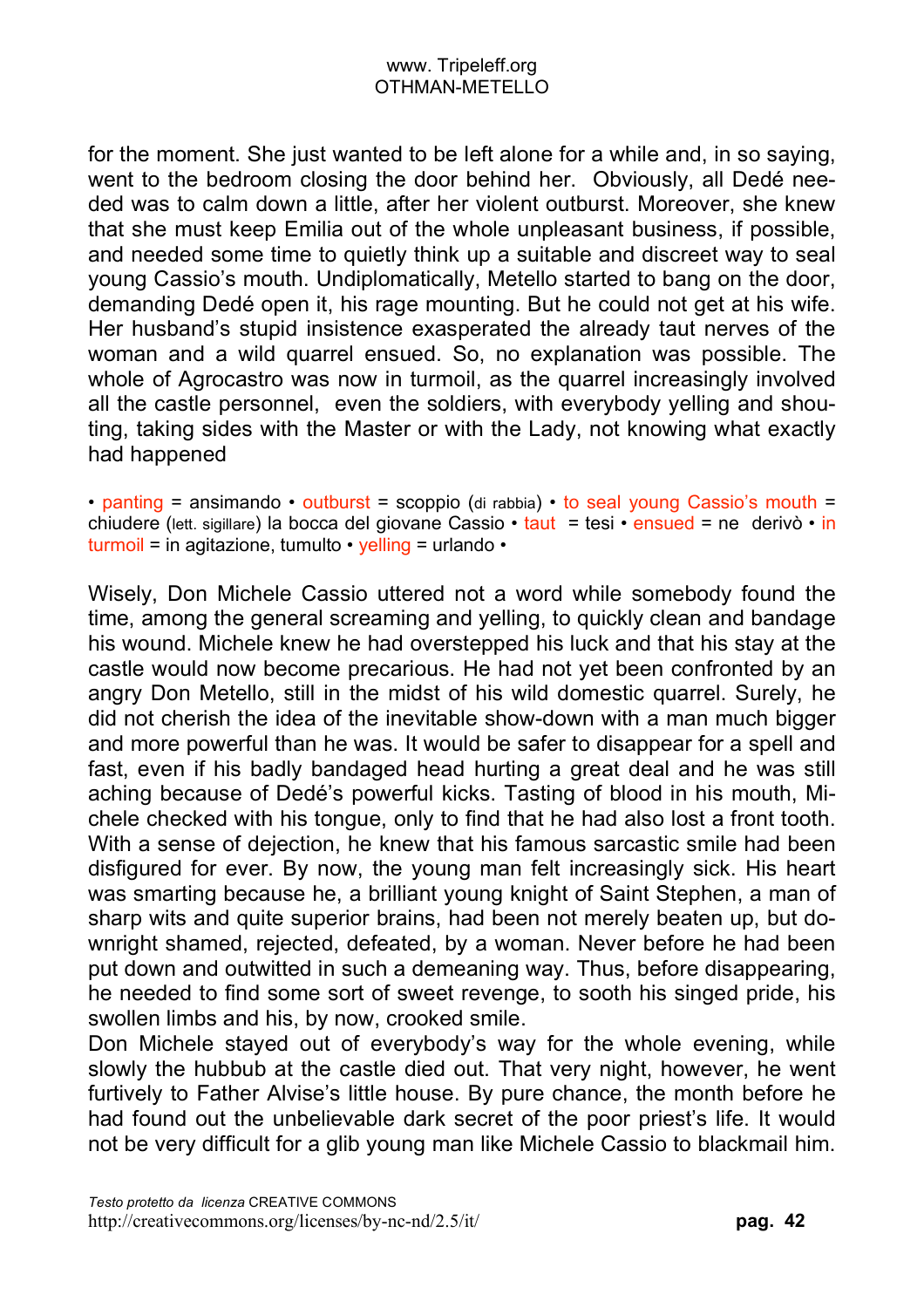In a very short time, a certain sum of money was thus extorted, sufficient for a safe journey. But Don Michele wanted something more. He threaten and cajoled the frightened small man, asking for something very personal belonging to Donna Desiderata. Quite rightly he expected that, among the many objects the priest routinely pilfered from the commandant's house, some must have escaped detection one time or another.

It did not take much bullying before one of the famous sets of handkerchiefs was timidly produced. Don Michele took it and went away, without even closing the door behind him. It was late, by now, but the limping and bandaged young man went straight to Iago's lodgings. He rattled quietly on the door, trying not to be overheard, until the ensign himself came out, followed by his young wife, both in their nightgowns.

• wisely = saggiamente • uttered not a word = non pronunciò parola (*to utter* = emettere) • overstepped = ecceduto (lett. oltrepassato) • in the midst of = antiquato per: nel mezzo di • did not cherish the idea = non se la sentì (lett. non accarezzò l'idea) • for a spell = per un po' (*spell* = momento) • he was still aching = era ancora tutto indolenzito (*ache* [pronuncia: *éik*] = dolore) • a front tooth = un dente davanti, un incisivo  $\cdot$  dejection = abbattimento  $\cdot$  was smarting = gli bruciava (*smart* = dolore interno, sia fisico che morale) • sharp wits = la sua arguzia pungente • downright = completamente, del tutto • outwitted = messo nel sacco (lett. battuto in astuzia) • such a demeaning way = in modo così avvilente  $\cdot$  to sooth = lenire, placare  $\cdot$  his singed pride = il suo orgoglio ferito (lett. bruciacchiato) • swollen = gonfi, pesti • crooked smile = sorriso ormai rovinato (lett. storto – *to crook* = piegare – ma anche *crook* = truffaldino ) • the hubbub = baccano • a glib young man = un giovanotto in gamba (lett. dalla lingua sciolta) • to blackmail  $=$  ricattare • was thus extorted = fu così estorte • cajoled = raggirò, circuì • routinely = di norma, abitualmente • pilfered = rubacchiava • bullying = maltrattamenti (*to bully* = malmenare, abusare, agire da bullo ) • produced = venne fuori (*to produce* = presentare, mostrare) • limping = claudicante (*to limp* = zoppicare) • lodgings = abitazione • rattled = battè (*to rattle* = sbattere) • nightgowns = camicie da notte •

Don Michele put a finger on his lips and with a heart-renting sigh whispered to a very astonished Iago: *"I do not know how to apologize for this unforgivable intrusion so late into the night, Don Iago, but I must speak to you, dear friend, on a matter of the utmost importance and urgency. Please, bring me where we will not be heard or seen by any indiscreet person "*

Disconcerted by the surprise, Iago opened the door for him to come in, but Michele refused to enter: *"No one, not even your dear wife, must know that I have spoken to you tonight. I cannot be in your house and perhaps put you in jeopardy by accepting your courteous bidding. It is a matter of life or death, you see. I am in a bleak predicament and I look upon you now as my only possible ally. I should ask on your honour that you will not to betray me, don Iago. Give me your word, as the fair*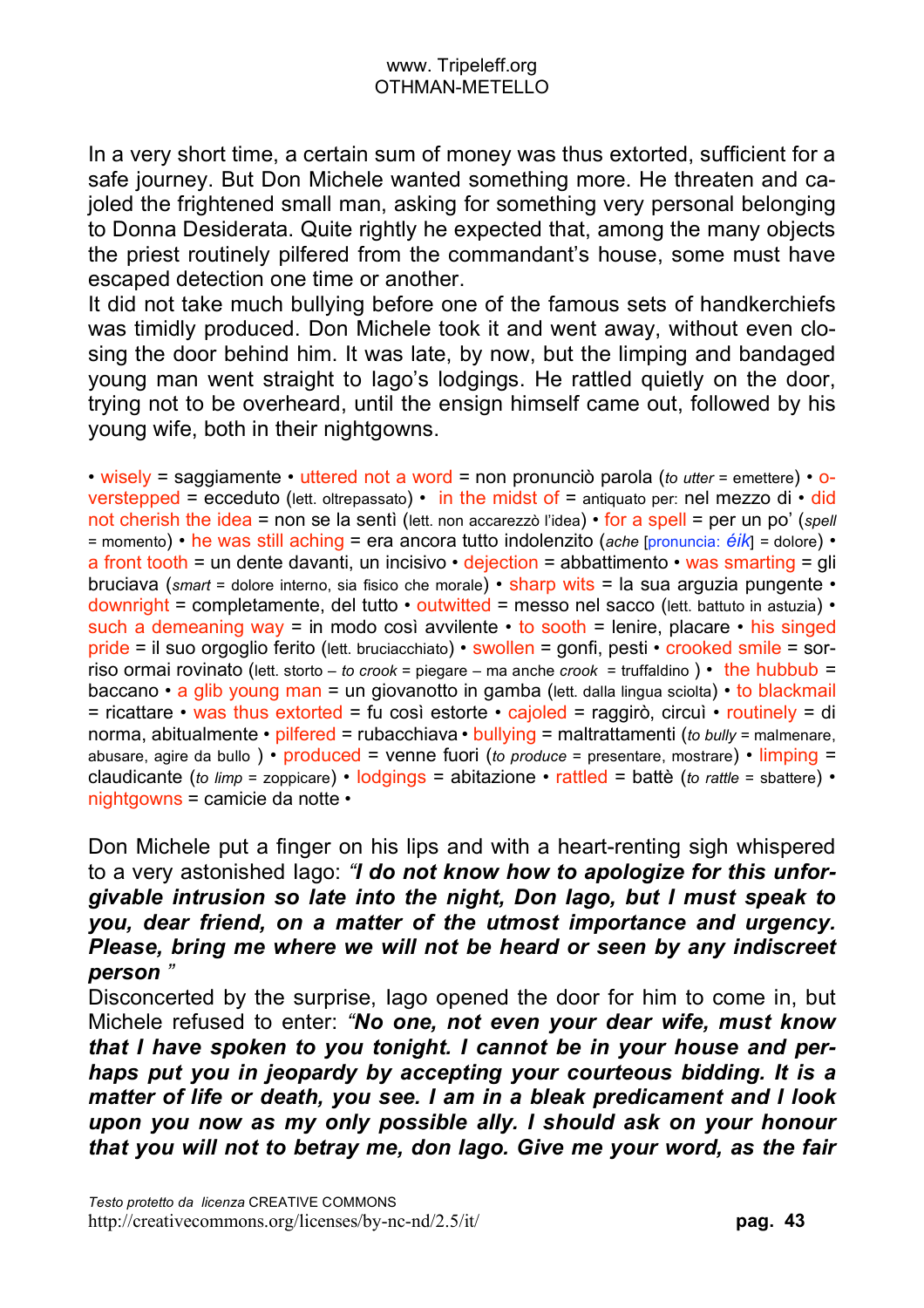# *gentleman you are. You could snatch me from the jaws of death, should you desire to help me. I do hope you will throw me a life line, Don Iago. I know you are a truly kind and good person, a noble soul. Please, tell your fair wife to leave us alone for a little time"*

Although greatly puzzled by this strange and unusual request, Iago reacted just as could be expected to the sense of urgency and to the mellow undercurrent of adulation pouring out of Don Michele's amazing talk. Immediately, he ordered a very reluctant Emilia to go back to bed and to close the door behind her. Then, still in his nightgown on his doorstep, he hastened to reassure the distressed young knight that he could count on him for whatever assistance he could provide. He gave his word as a soldier and a gentleman that he would be very discreet, silent as a monk in the grave. While Iago was uttering such pledges in a low voice, it was also very clear that he could not restrain his bursting curiosity to find out what the devil had happened that afternoon.

• a heart-renting sight = un sospiro straziante (lett. da strappare il cuore - *to rent* = lacerare) • wispered = sussurrò • disconcerted = sconcertato • in jeopardy = a rischio • bidding = offerta (*to bid* = offrire) • a bleak predicament = una situazione difficile ((bleak = desolato) • snatch ... from = strappare da  $\cdot$  jaws = fauci (lett. mascelle)  $\cdot$  a life line = fune di salvataggio  $\cdot$  fair wife = buona moglie (*fair* = giusto, buono, chiaro) • puzzled = sconcertato • the mellow undercurrent = il morbido flusso sotterraneo • amazing talk = parlata sorprendente, affascinante • hastened = s'affrettò • distressed = turbato, afflitto • discreet = discreto • pledges = impegni • bursting curiosity = curiosità sfrenata (*to burst* = esplodere) • what the devil had happened = cosa mai era successo (lett. cosa diavolo era successo) •

Only after being so reassured, Don Michele accepted to enter Iago's house. In the very dark main room, they sat together at the only table, modestly lit by just one diminutive oil lamp. For a short while they looked at each other, Iago still undressed and barefooted, Michele with his bandaged head. The flickering small light was casting distorted shadows on their faces. Then, the young knight began in a very conspiratorial way: *"Jealousy, dear sir, is like the breath of a fiery dragon. It burns whatever it touches with its long, horrible flames. It burns high and strong, consuming both the marrow with the bones. Ah, my friend, how scorching is that fire, leaving only smoke, ashes and soot where happiness and joy reigned before."*

Here he sighed piteously, while a silent Iago, wearing a counterfeit version of a sympathetic look, was waiting with morbid curiosity for the real story to begin: *"Alas, envy and jealousy brought me and my soul to perdition. Bear with me a little, Don Iago, and I shall tell you my miserable story. Then, you will pity me, I hope. But let me start from the beginning. You remember that I arrived at this castle to assist my poor wretched uncle.*